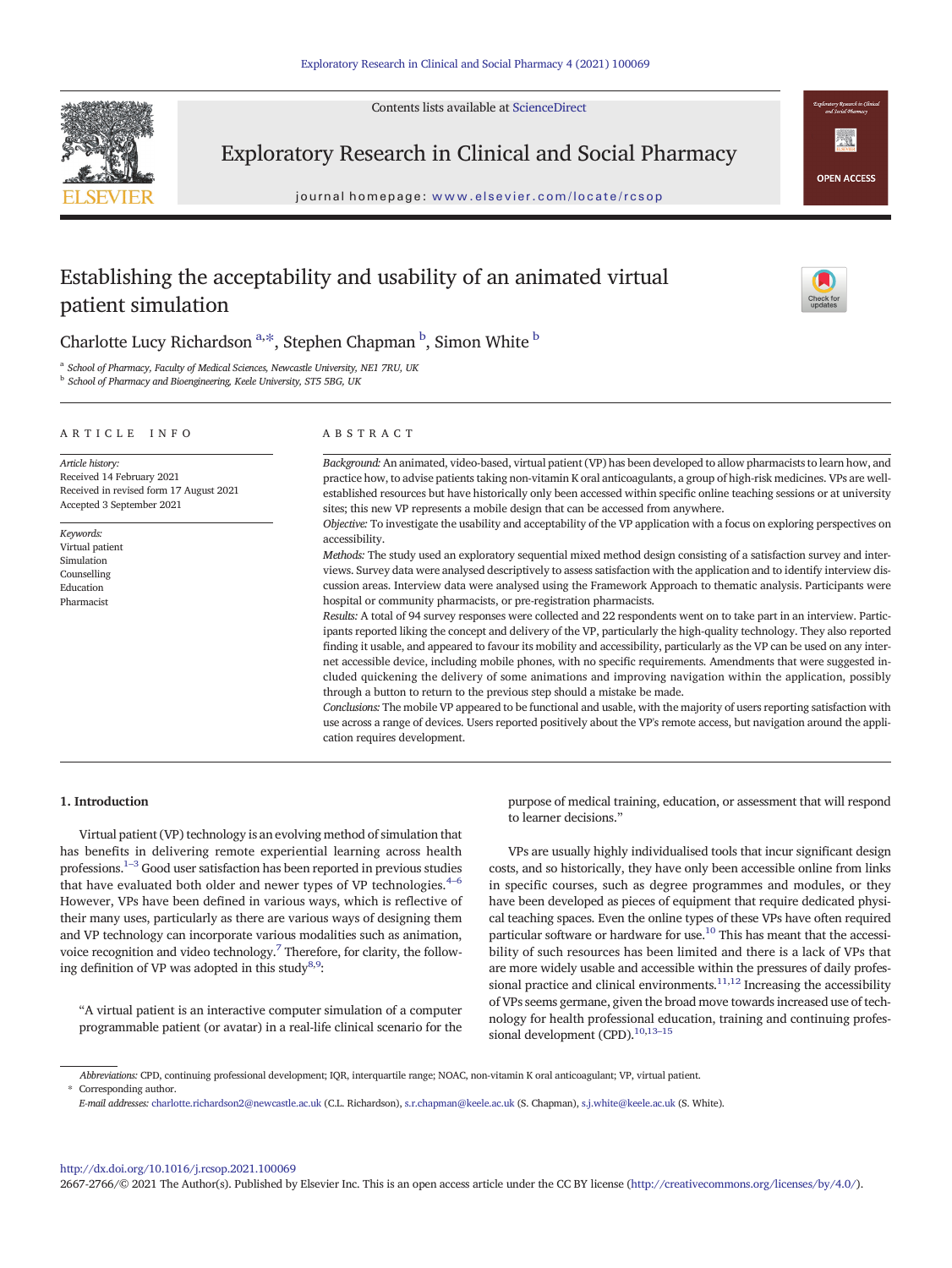Non-vitamin K oral anticoagulants (NOACs) are deemed to be 'high risk medicines',<sup>[16,17](#page-5-0)</sup> which require extra advice and support to be given to patients about taking the medicine and on the risks and benefits of use.<sup>18,19</sup> To our knowledge, VPs have not previously been developed that concern NOACs, although other VP programmes are available for broader topics such as 'medication reviews' and also for some formulations of medicines, such as inhaled formulations. At present, pharmacists may undertake additional learning or CPD on NOACs use, but typically this is factual and clinical, usually without applying the knowledge or practicing how to communicate this information to patients. A VP programme was developed to offer the opportunity to learn the same clinical information relating to NOACs, but in such a way that the pharmacist can see, experience and practice communicating in a patient interaction. In this paper the evaluation of the VP is discussed in terms of its design, functionality, and perceived acceptability and usability, rather than its educational merit which will be reported elsewhere.

#### 1.1. Aim

The aim of this study was to investigate the usability and acceptability of a new style of VP; explore the perspectives of pharmacists and preregistration pharmacists on the VP's accessibility; and identify ways in which the VP can be improved.

#### 2. Methods

### 2.1. The VP design

In this study the VP was developed to be mobile (it is accessed via a purpose-built website) and widely accessible (there are no specific or specialised requirements for use, only log in details and an internet connection) for use in education and training courses or for individuals to use as part of their CPD. A learning topic was chosen that was well-suited to experiential learning (i.e. applying knowledge gained and practicing skills rather than purely knowledge increase) and on a clinically important medicines-related topic to maximise benefit for patients (NOACs).

The VP application was developed by Keele University and Bayer  $AG^{20}$  $AG^{20}$  $AG^{20}$ and it aims to teach the user (pharmacists or pre-registration pharmacists; pre-registration trainees are trainees within the UK that are in a training year between graduation from university and qualification to the pharmacist register) how to advise patients on safely taking NOACs (Fig. 1.). The intended learning outcome of the application was that after having worked through the VP programme, users should be able to: "demonstrate how to advise a new patient on rivaroxaban". The VP used sophisticated, animated video technology to deliver a simulation that aimed to develop consultation skills, where specific but tailored information should be effectively given to a patient in a way that accommodates their needs.

The design used a decision tree to present multiple choice options to the user for them to steer the consultation in the way they wanted. The VP consisted of computer-generated, animated, videos that played a relevant animation, depending on the decision made. The systems used Hypertext Mark-up Language (HTML), cascading style sheets (CSS) and JavaScript video renders that allowed the VPs to work on mobile phones, tablets, and desktop devices.

At the end of using the programme, the user received personalised feedback on their performance in terms of both factual-clinical aspects and communication skills. Users were free to use the programme as many times as they wished, but it was anticipated that use of the VP from start to finish would, as a minimum, take 15 min. However, users' actual duration of use would depend on factors such as their style of use, their available time, and their foundation of knowledge on the topic.

#### 2.2. Study design

The study used exploratory sequential mixed methods, which involved conducting a satisfaction survey followed by qualitative semi-structured interviews. This design was novel compared to previous VP evaluations, since the majority of previous VP studies have used quantitative methods alone.<sup>[21](#page-5-0)–24</sup> The semi-structured interviews with consenting survey respondents were intended to further explore and contextualise the survey results, particularly unexpected findings.

#### 2.3. Recruitment and participation

The interview sample was estimated to be 15–25 participants based on the homogeneity of the sample and the small number of characteristics relevant to the study aim.[25](#page-5-0) Based on the need to recruit a large enough sample for the interview phase, the target sample size for the survey was estimated to be 80–100 respondents using a 20–25% sequential approach to samplin[g26;](#page-5-0) Use of a sample size calculation was not appropriate. Ethical approval from Keele University (ERP1361) and UK Health Research Authority approval (Ref 23,513) was obtained.

Participants had to be practising pharmacists or pre-registration trainee pharmacists working at one of the study sites ( $n = 14$ ). Sites covered geographical regions of community pharmacies or hospital trusts across England. The study was promoted via UK Clinical Research Networks to recruit a mixture of sites from across England. Identification and recruitment of individual participants from these sites used a mixture of email,



Fig. 1. The virtual patient programme interface.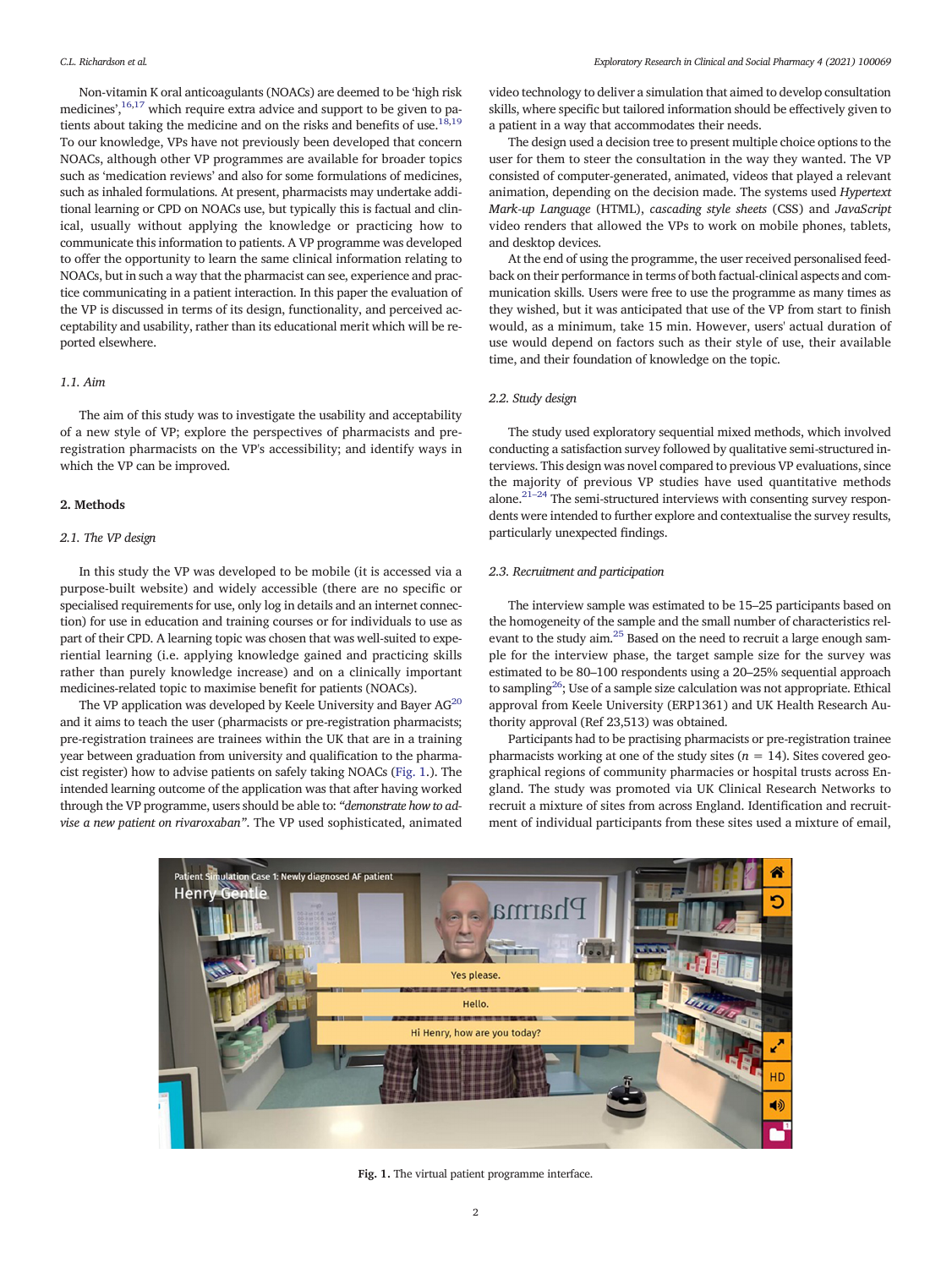social media and word of mouth to identify a range of potential participants. There was no monetary incentive to take part other than to gain access to a novel educational tool which offered a CPD opportunity.

Consenting participants were initially recruited to the survey phase of the study where they were provided with access to an online survey that included access to the VP and instructions for use. As part of the survey, participants were asked for their interest in taking part in a follow up interview and following the survey phase of the study a varied group were followed up and interviewed. Interview participants were selected based on their range of views including selecting those with responses which deviated from the majority of responses within the survey, and based on respondent demographics (e.g., age, gender and sector of practice) to obtain a varied sample for the interview phase. This was possible as one researcher (CR) had access to deanonymized consent form information that enabled identification of participants for follow up. Interview participants were contacted around one week prior to the interview, provided with access to the VP and asked to re-familiarise themselves with it before the interview.

#### 2.4. Data collection

The satisfaction survey was a subsection of a wider questionnaire exploring a range of factors associated with use of the VP. The satisfaction survey was made up of Likert questions addressing the VP's acceptability and usability to the participants. These questions captured the VP's perceived usefulness, enjoyment in use, difficulty in use, comfort in use, likeliness to use again and likeliness to recommend it to others. The survey also asked a series of questions including about respondents' demographics. Where possible, satisfaction questions (5-point Likert scales) from other VP evaluations were used to contribute to the quality and rigor of the instrument.[5,14,21](#page-5-0),[24](#page-5-0),[27](#page-5-0),[28](#page-5-0) No complete pre-existing tool could be identified for use in this study. The tool was piloted with 12 participants prior to use to assess its understandability and ease of completion; minor amendments to the wording of some questions were made following this.

The interviews used a semi-structured approach to further explore the use of the VP in practice and were conducted via a mixture of media namely, face to face, telephone and video calling. The interviews used an interview guide that was iterative as interviews progressed (supplementary file 1). The interviewer (CR) was trained to conduct interviews and underwent a process of reflexivity throughout the research. This included discussing and reflecting on the process and conduct of interviews and the analysis with other members of the research team, particularly in relation to ways that the research team's characteristics may have affected the construction of the data; a reflexive diary was also kept by CR for this purpose.

#### Table 1

Respondent demographics.

#### 2.5. Data analysis

Survey data were anonymised by the lead researcher (CR), which involved assigning each participant an identification number and then deleting personally identifiable information from the database of responses used for analysis. The data were initially analysed using descriptive statistics, which involved calculations of medians and interquartile ranges (IOR) to consider the average and spread of the data across the Likert scales; means were not used due to the ordinal nature of the data.

Interviews were audio-recorded and transcribed verbatim before being analysed using the Framework Approach to thematic analysis to identify themes within the data. $29-31$  The analysis followed the stages of the framework approach as discussed by Pope et al. and Gale et al., including familiarisation with the data, coding of the data, development of a framework, and mapping of the codes to the framework. $30,31$  $30,31$  $30,31$  From the framework that was developed, emergent themes were identified and refined by comparison with other themes and the transcripts, and discussion between members of the research team about meanings in the data.

#### 3. Results

#### 3.1. Survey

A total of 94 participants completed the survey between November 2018 and August 2019 (Table 1). This included participants from hospital  $(n = 61)$ , community  $(n = 26)$  and other  $(n = 7)$ ; and of pre-registration pharmacists ( $n = 23$ ) and registered pharmacists ( $n = 71$ ). Further analysis was undertaken to explore possible differences between those from the hospital versus the community sector and between pharmacists and preregistration pharmacists, but no such differences were identified.

The Likert questions regarding satisfaction and the VP's usability [\(Table 2.](#page-3-0) And [Fig. 2](#page-3-0).), used a scale of 1 "not at all" to 5 "extremely". For the questions regarding enjoyment, comfort, usefulness, likeliness to use again and likeliness to recommend it, the median scores were "quite" (median 4; IQR = 1, except questions concerning repeated VP use and recommending it where  $IQR = 2$ ).

Despite the same median (median 4), there were some differences in the spread of results across the Likert scales [\(Fig. 2](#page-3-0).). Enjoyment using the VP had 73.4% of responses for "moderately" or "quite". The question regarding the usefulness of the VP was more positive as 80.9% of responses were for Likert scores of "quite" and "extremely". For the question regarding difficulty using the VP, the median score was "not at all" ( $IQR = 1$ ), suggesting that the majority of respondents (86.2% for "not at all" and "slightly") did not find the technology difficult to use. These usability

|                               | Whole sample | Pre-registration pharmacists | Registered pharmacists | Community    | Hospital     |
|-------------------------------|--------------|------------------------------|------------------------|--------------|--------------|
| Gender                        |              |                              |                        |              |              |
| Male                          | 24 (25.5%)   | $1(4.3\%)$                   | 23 (32.4%)             | $8(30.8\%)*$ | 13 (21.3%)*  |
| Female                        | 70 (74.5%)   | 22 (95.7%)                   | 48 (67.6%)             | 18 (69.2%)   | 48 (78.7%)   |
| Age group                     |              |                              |                        |              |              |
| $20-29$ years                 | 48 (51.1%)   | 22                           | 26                     | 11           | 33           |
| $30-39$ years                 | 29 (30.8%)   | $\mathbf{0}$                 | 29                     | 8            | 18           |
| $40-49$ years                 | 13 (13.8%)   |                              | 12                     |              | 9            |
| $50 - 59$ years               | $4(4.3\%)$   | $\boldsymbol{0}$             | 4                      | 3            |              |
| Older than 60 years           | $0(0\%)$     | $\mathbf{0}$                 | $\Omega$               | $\Omega$     | $\mathbf{0}$ |
| <b>Qualification status</b>   |              |                              |                        |              |              |
| Pre-registration pharmacists  | 23 (24.5%)   |                              |                        | 3            | 18           |
| Registered pharmacists        | 71 (75.5%)   |                              |                        | 23           | 43           |
| Sector of practice            |              |                              |                        |              |              |
| Community                     | 26 (27.7%)   | 3                            | 23                     |              |              |
| Hospital                      | 61 (64.8%)   | 18                           | 43                     |              |              |
| Other (e.g. general practice) | $7(7.4\%)$   | 2                            | 5                      |              |              |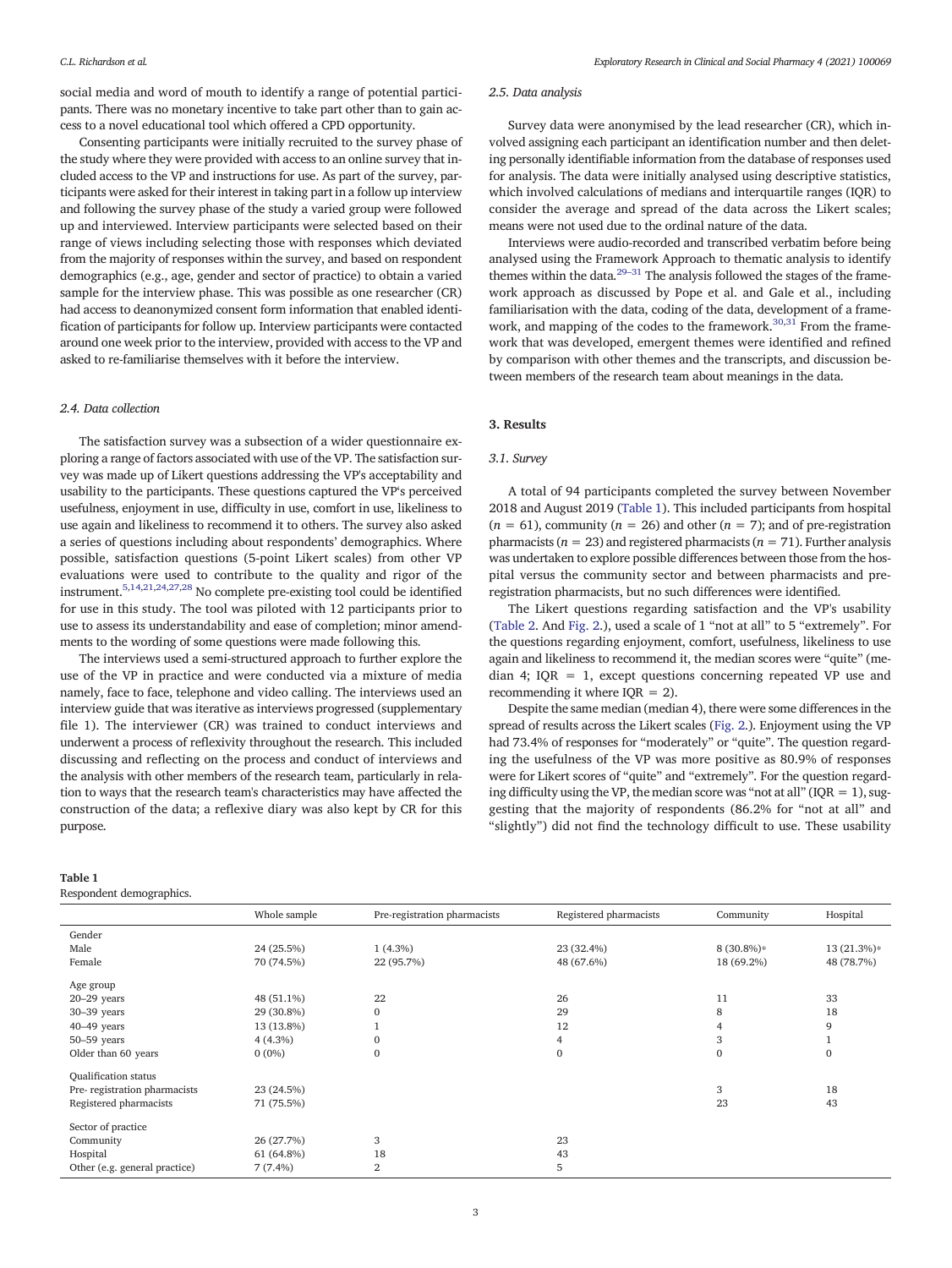#### <span id="page-3-0"></span>Table 2

Median responses to questions relating to the usability of the virtual patient programme, measured on a scale of 1 "not at all" to 5 "extremely".

| Ouestion<br>(all measured on a Likert scale of 1 not at all to 5 extremely)                                                       | Median                     | IOR     |
|-----------------------------------------------------------------------------------------------------------------------------------|----------------------------|---------|
| How enjoyable did you find using the virtual patient programme?<br>How comfortable were you using the virtual patient technology? | $4 - quite$<br>$4 - quite$ | -1<br>1 |
| How difficult did you find the virtual patient programme to use?                                                                  | $1 - not at$               | -1      |
|                                                                                                                                   | all                        |         |
| How useful did you find the virtual patient programme?                                                                            | $4 - quite$                | 1       |
| How likely are you to use the virtual patient programme again?                                                                    | $4 - quite$                | 2       |
| How likely are you to recommend the virtual patient programme to<br>a colleague?                                                  | $4 - quite$                | 2       |

questions indicated that respondents, found the VP usable and would use it again and/or recommend it (72.4% agreed or strongly agreed they would recommend to a colleague; 62.7% agreed or strongly agreed they would use again).

#### 3.2. Interview results

Interviews provided further insights by directly exploring the results of the satisfaction survey with participants. A total of 22 interviews took place with an average duration of 31 min (Range 19–43 min). Two themes relating to usability and the VP technology emerged from the data: 'running of the VP' and 'technological improvements' (see supplementary file 2 for further detail).

#### 3.2.1. Running of the VP

The VP technology appeared to be functional, and most users reported good access and usability although a minority of participants did report encountering varying technological issues. These included problems accessing and running the VP, although it was not clear in some cases why this had occurred.

"So, the first time I did it, it was absolutely fine. Er, it worked like a treat. Erm, however, when I... went back on that same computer to use it, it did freeze, and it kept freezing which was frustrating..."

#### [[P35, hospital pharmacist]]

Some participants also reported parts of the VP being slow, which appeared not to be due to the technology, but rather the design and the speed at which the application had been programmed to deliver the animated responses.

"I think it was more that the patient was talking slow and…everything else was fine and the whole programme went fast and everything…." [[P50, hospital pre-registration trainee]]

The next most common discussion area concerned access to the VP. This was not raised by all participants, but of those that did, all said that access to the VP was at least adequate.

A group of participants accessed the VP via a mobile telephone, these participants spoke in overwhelmingly positive terms about this mobility.

"I thought it was good that it works on my mobile. I didn't think it would."

[[P57, hospital pharmacist]]

Furthermore, a number of participants explicitly expressed that they thought the VP was user-friendly.

"Yeah, I mean because it's digital, you can use it anywhere really, bottom line…I think it's fantastic. I think I love how you can get it up on different devices, like iPads."

[[P17, mixed hospital and general practice pharmacist]]

#### 3.2.2. Technological improvements

All participants suggested some form of technological amendment to improve the user experience. These ranged from minor adjustments where the experience was thought to not be optimum, to more significant changes that could affect technological delivery of the VP. However, most participants appeared to have still found the VP to be useable without the suggested changes being made.



Fig. 2. VP usability accessed via six questions each question is across a Likert of not at all to extremely.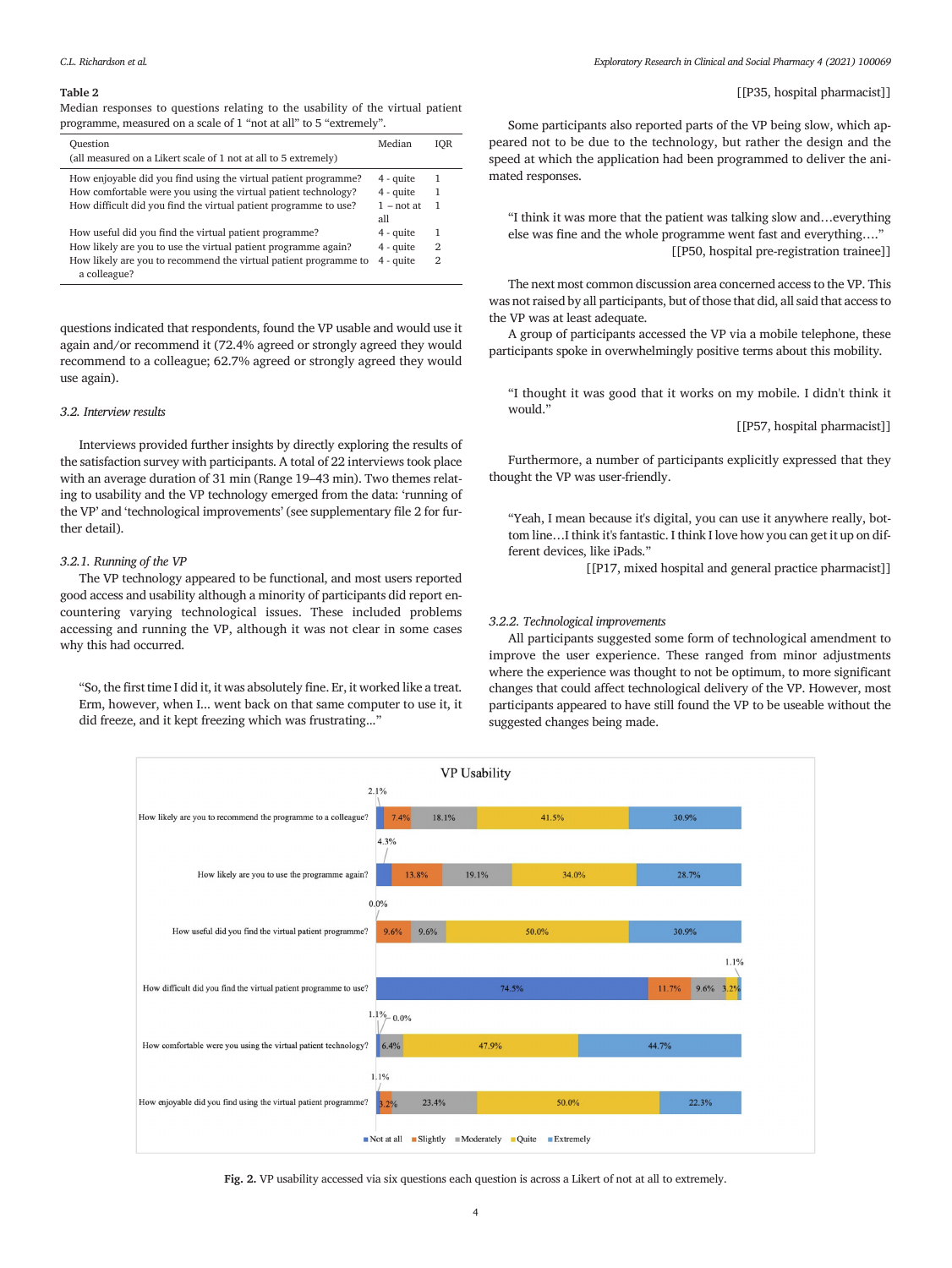"I think it's [the VP] a very good idea… I'm highlighting issues that it can improve...It's constructive criticism"

[[P35, hospital pharmacist]]

A further example concerned improvements to the speed of the patient talking to minimise the previously discussed 'slow animations'.

The technological change most frequently discussed was the introduction of a 'back' button so that the user could return to previous decision points within the application.

"I don't know if there was an option to go back and change your option. I feel like there wasn't so if you had made that decision you [were not] able to go back."

[[P5, hospital pre-registration pharmacist]]

For those who thought a back button was a good idea, the main reasons appeared to be because they could attempt to rectify the consultation if they thought it was going less than optimally or because they accidently clicked an option they had not intended to. This was a more common perspective from pre-registration pharmacists.

"I clicked something by accident at one point, but I wasn't able to go back and just change it. I had to start it all again."

[[P5, hospital pre-registration pharmacist]]

On the other hand, some participants said that use of a back button was not a good idea. The commonest reason for this was that there is no such thing as a 'back button' in real-life practice.

"It would be useful if you could go back. But in real life, if you start a consultation and you said something or you make a decision, how do you backtrack? Like you can't really, or you just have to rectify it as you progress. So, I think – well I suppose from the user-friendly point of view it would be nice to have as an additional option, but in reality, it doesn't happen."

[[P74, community pharmacist]]

#### 4. Discussion

The majority of respondents appeared to find the VP acceptable and usable, with few technical limitations. The VP functioned as a mobile and accessible application available without any specific requirements other than an internet connection. The few reports of freezing or trouble loading the VP were more likely to have been due to the user's internet connection or the device used than the VP software, according to the expert technical review of the software by the VP's programmers. However, some design choices have been identified as needing optimisation such as the speed of animation and potentially the use of a 'back' button.

Some studies have previously incorporated VP access via common web browsers, but no applications appear to have considered the consequences of this for use on mobile devices and how this could affect VP access.<sup>14,32</sup> This is in part because VPs have previously not been accessible outside of defined locations and so mobility has not been a widely documented discussion area for VPs. $^{23,33}$  $^{23,33}$  $^{23,33}$  Connectivity and internet access will also need further investigation as technologies are developed to be used at home or on the move. Similarly, the animations, although particularly well-received for being lifelike, may benefit from running at a faster speed, as this detracted from usability for a minority of participants. However, this limitation may have been heightened by variable internet connections.

A number of participants highlighted that they thought that the VP was user-friendly. This finding differs from previous work that found that it may take users a period of time to become accustomed to using the technology,

during which they may not find it to be user-friendly.<sup>14</sup> This could also be reflective of increased use of technology in all parts of life. The participants did not appear to have to adjust to using this VP which is encouraging as Taglieri et al., pointed out that familiarity with the technology can improve learning.<sup>33</sup>

Despite this, a small number of users suggested altering the VP's interface to create a 'back button' to allow for better navigation within the patient case. This was more common in pre-registration pharmacists, possibly because of their lack of experience of the topic area relative to qualified pharmacists so they may have been more likely to make 'mistakes' within the consultation and want to go back a step. This may improve the user experience but, from an educational point of view the use of a back button may not be in keeping with one of the recognised advantages of VPs, which is being able to safely experience the consequences of mistakes[.8,34](#page-5-0) Additionally, a back button may reduce the realism of the experience as there is no such thing as a 'back button' in real life; something which was directly identified by some participants. The current lack of a back button does not appear to be prohibitive of VP use but improved navigation within the system does need to be considered and in such a way that embraces the triad of the: educational purpose of the application which includes it being a safe space to experience the consequences of mistakes; the realism and authenticity to practice; and technical usability.

The VP uses experiential learning<sup>[35](#page-5-0),[36](#page-5-0)</sup> to cyclically develop skills in NOAC counselling. It is possible that the mobility of the VP contributed to bringing this learning closer to clinical practice as the VP could be accessed at any time, following self-identification of areas for development as part of routine CPD or following critical practice-based incidents.<sup>37</sup> Mobile learning resources are recognised to be able to bridge the gap between classroom and practice<sup>12</sup> although this appears to be the first time that the acceptability of a VP has been evaluated to consider mobility and mobile phone access.

The VP technology and the novel, mobile device access, have applicability across health professions as we move towards lifelong continuous CPD alongside an increasingly pressurised health environment where technology needs to be complimentary to and accessible within the working behaviours of the users. The VP has demonstrated that it is possible to design an online, remotely accessed, usable simulation and this has transferability to various sectors and professions. Indeed, the COVID-19 pandemic in particular has since seen options for face-to-face role play as a simulation opportunity become highly limited and healthcare training has subsequently looked to utilise blended learning methods, which has increased the need for more readily accessible online tools such as this VP.<sup>38,39</sup>

#### 4.1. Limitations

This study focuses on the technical usability of a single, mobile learning VP and the findings may not necessarily be transferrable to other mobile learning VPs. Similarly, VP applications on different clinical topics may not be experienced as favourably by users. However, whilst VPs can be highly specific technologies, the description and detail provided here is intended to facilitate assessments of such similarities and transferability of findings to better design and implement future applications. It is also acknowledged that the survey sample size may not have been representative of the whole population eligible to participate, and that participant recruitment was lower in the community sector ( $n = 26$ ) than the hospital sector  $(n = 61)$  for both study phases. This could be seen as a limitation but, as highlighted, there were no apparent differences between the community and hospital groups during data analysis.

#### 5. Conclusion

The VP technology was functional and well-liked by participants, and a novel feature of mobile access has been demonstrated. Some design features, such as navigation around the application need development to better improve user experience. This study can help to contribute to